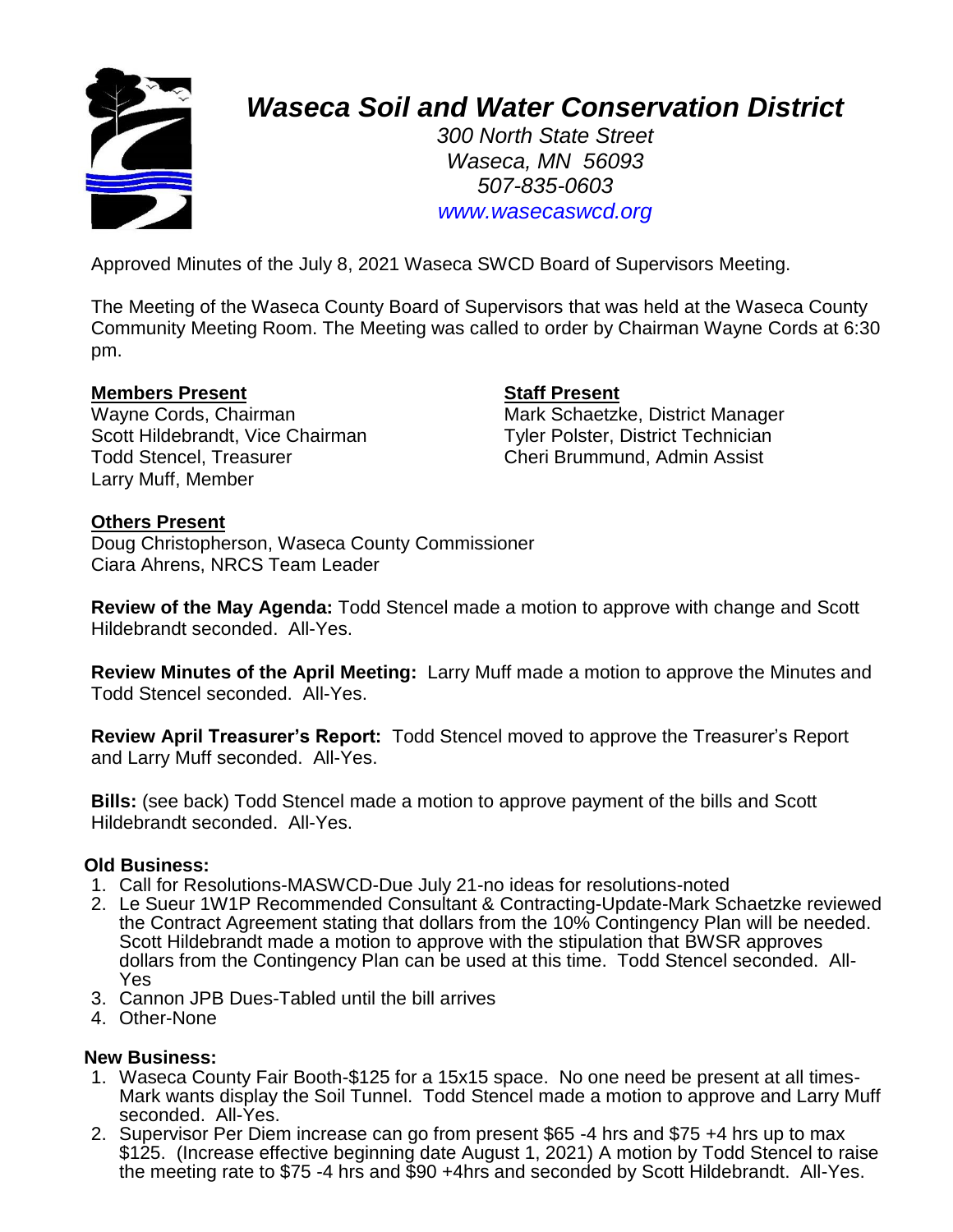- 3. Signs at county lines Sign Pro gave estimates of 18X24 one sided sign and installed \$135 and 36X72 two sided sign and installed \$600 and then also a mesh banner 4X8 \$150 or \$150 + \$75/hr to install. The Suggestion was made that other entities ex Pheasants Forever, Sportsman Club etc be contacted to see if they would donate to the larger board as in the past. Cheri Brummund will contact them before the next meeting.
- 4. GBERBA #319-TMDL-81-16 Scott Gossman Cover Crop Cancellation (Total \$7268.00 CS Cost \$3634.00). Todd Stencel made a motion to approve and Scott Hildebrandt seconded. All-Yes.
- 5. RIM WO# 81-20-W099 Easement Delivery for \$5850.00. Larry Muff made a motion to approve and Todd Stencel seconded. All-Yes
- 6. Project interest-Nitrogen Bioreactor and Nutrient Reduction Wetland Construction-Discussion-Determined that NRCS may be a good outlet for the landowner.
- 7. CRP Contribution Agreement with MASWCD for 30 Plans-Scott Hildebrandt made a motion to approve the agreement contingent on MASWCD approval and Larry Muff seconded. All-Yes.
- 8. 2020 MCIT Workman's Compensation Payroll Audit additional bill will be sent for \$239 in December-FYI only-noted
- 9. Farmfest Presentation-slide show-Renville County SWCD will be displaying-ok to send
- 10.Ideas for calendar pages-4-H ers, Dairy Princess, Cover Crops, Practices.
- 11.Other-Consent Agenda-Wayne Cords brought up the idea on a consent agenda

# **Supervisor/Meeting Reports:**

- 1. Larry Muff attended the Le Sueur 1W1P Meeting and also had questions on the Boot Creek Project.
- 2. Todd Stencel attended 2 Le Sueur 1W1P Meetings.
- 3. Scott Hildebrandt turned down the alternate representative position for the Cannon.
- 4. Wayne Cords reported on a Landowner issue on the Iosco Creek.
- 5. No other reports

# **Agency Reports/Commissioners:**

1. Doug Christopherson reported that he had attended a demonstration on a Lake in Blue Earth County.

# **Staff Reports:**

- 1. Cheri Brummund reported she has been updating the website continually and working a presentation for Farmfest. Also on helping Extension with calls and walkin pickups and drop-offs of items and materials when Mattea is not there.
- 2. Mark Schaetzke reported on possibility of Soil Health Tours and other items on the attached sheet.
- 3. Tyler Polster reported he is working on Easement checks.

# **Adjourn:**

Todd Stencel made a motion to adjourn the meeting and Larry Muff seconded. All-Yes. The meeting was adjourned at 8:25 pm by Board Chairman, Wayne Cords.

# **Next Board Meeting: Thursday, August 12, 2021 at 6:30 pm.**

# **Upcoming events:**

- July 16 GBERBA Policy Meeting 1:00 pm-Webex
- July 23 LS 1W1P Policy Meeting 10:00 am-Waseca Annex
- Aug 18 FarmAmerica-Soil Health Field Day

**July Bills:**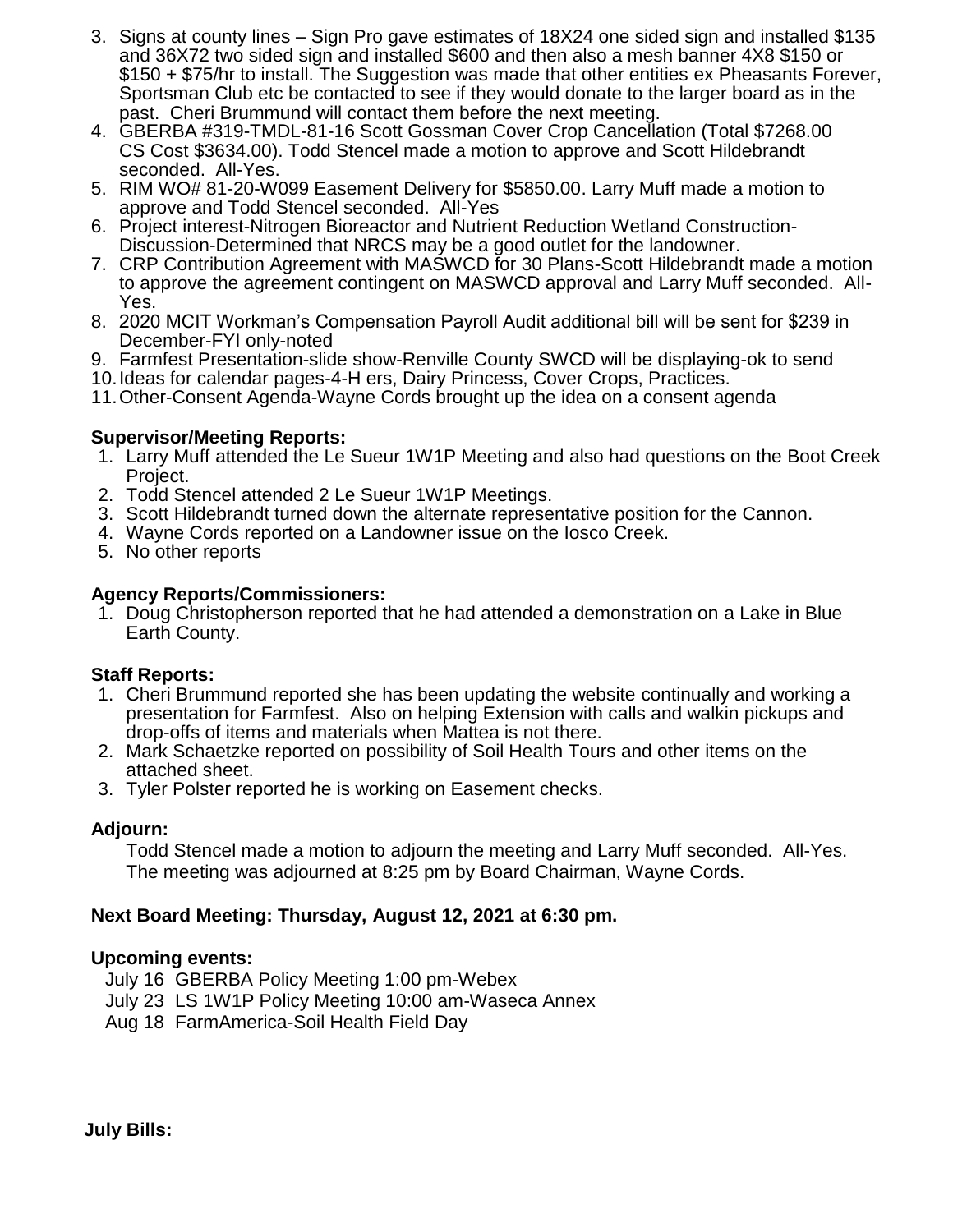| <b>First National Bank</b> | Tyler-Cheri-Mark H S A (\$283.33 ea) | \$  | 849.99     |
|----------------------------|--------------------------------------|-----|------------|
| Bock's                     | <b>Truck Gas</b>                     | \$  |            |
| <b>Waseca County</b>       | 2nd Qtr 2021 Insurance               | \$. | 9,252.38   |
| <b>Supervisor Vouchers</b> | 2nd Qtr 2021                         |     | \$1,197.20 |
|                            |                                      |     |            |
|                            |                                      |     |            |
|                            |                                      |     |            |
|                            |                                      |     |            |
|                            |                                      |     | 11,299.57  |